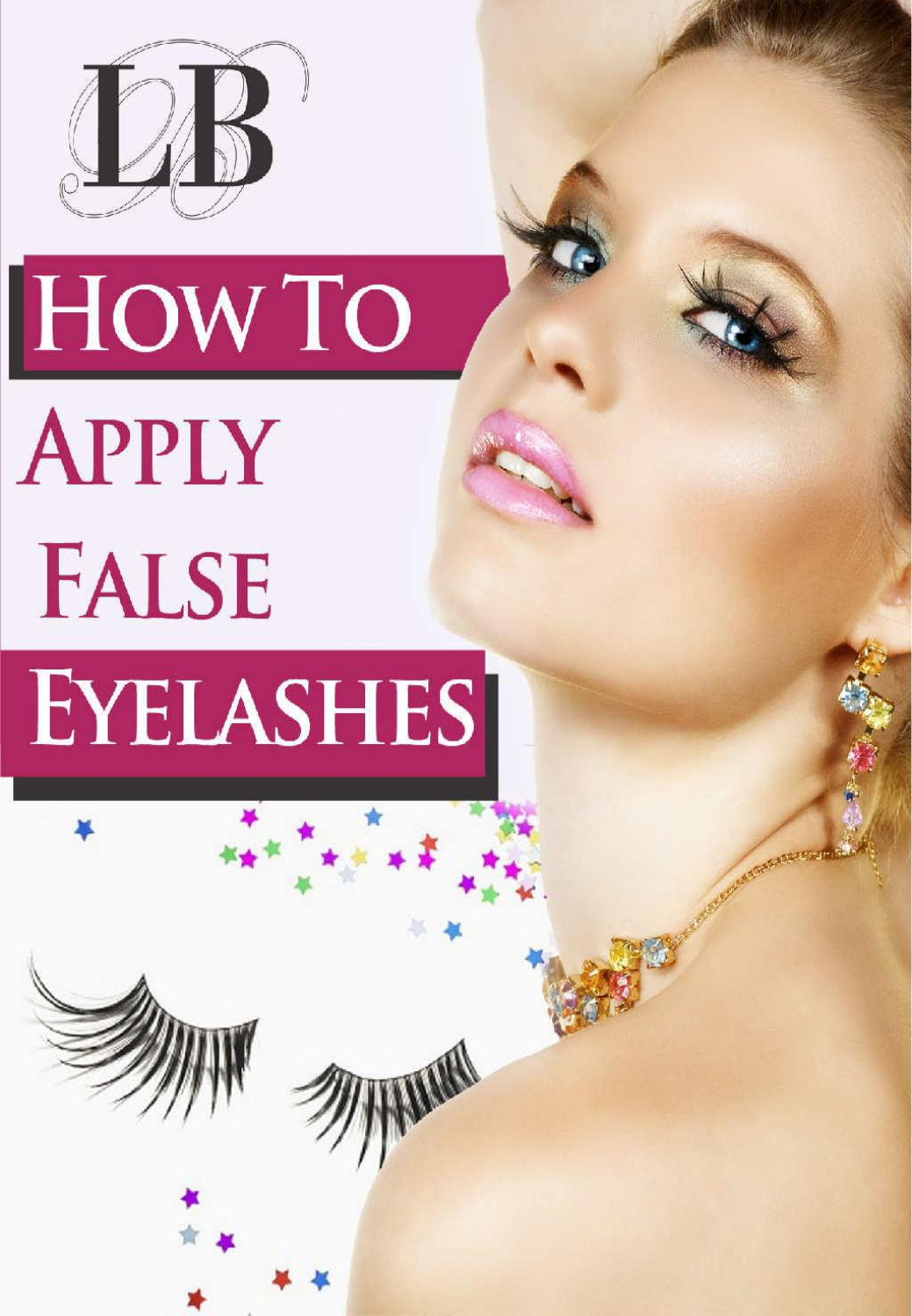How to choose and how to apply like a pro!

Let's face it  $-$  everyone, even those blessed with long lashes, can do with a little help every now and then. This is especially true when we are going out or want a different look. The aim of this article is to supply you with great information about eyelash extensions as well as how to apply them.

#### Firstly, what makes a good false lash?

All false lashes are NOT created equal. If you want a pair that you can use over and over again then quality is important. It will also affect the comfort factor which is important while you are wearing them! There is nothing worse than having a great night ruined by annoying lashes. You can get lashes made from a variety of materials, such as silk, human hair, fabric, synthetic and metallic materials, mink fur and feathers.

#### What makes lashes heavy?

High quality material made with a thin and flexible spine providing maximum comfort is the key. Usually after application it may take a minute or two to adjust to the feeling of wearing them but if applied correctly the lashes will fell as though you have nothing on.

#### Are lashes reusable?

Yes, as long as they are of artistry quality. You just roll them off any glue after use from the spine of the lash and store them in your lash case. If your lashes are more extravagant with feathers and other accessories they will require more care with removal from the tray.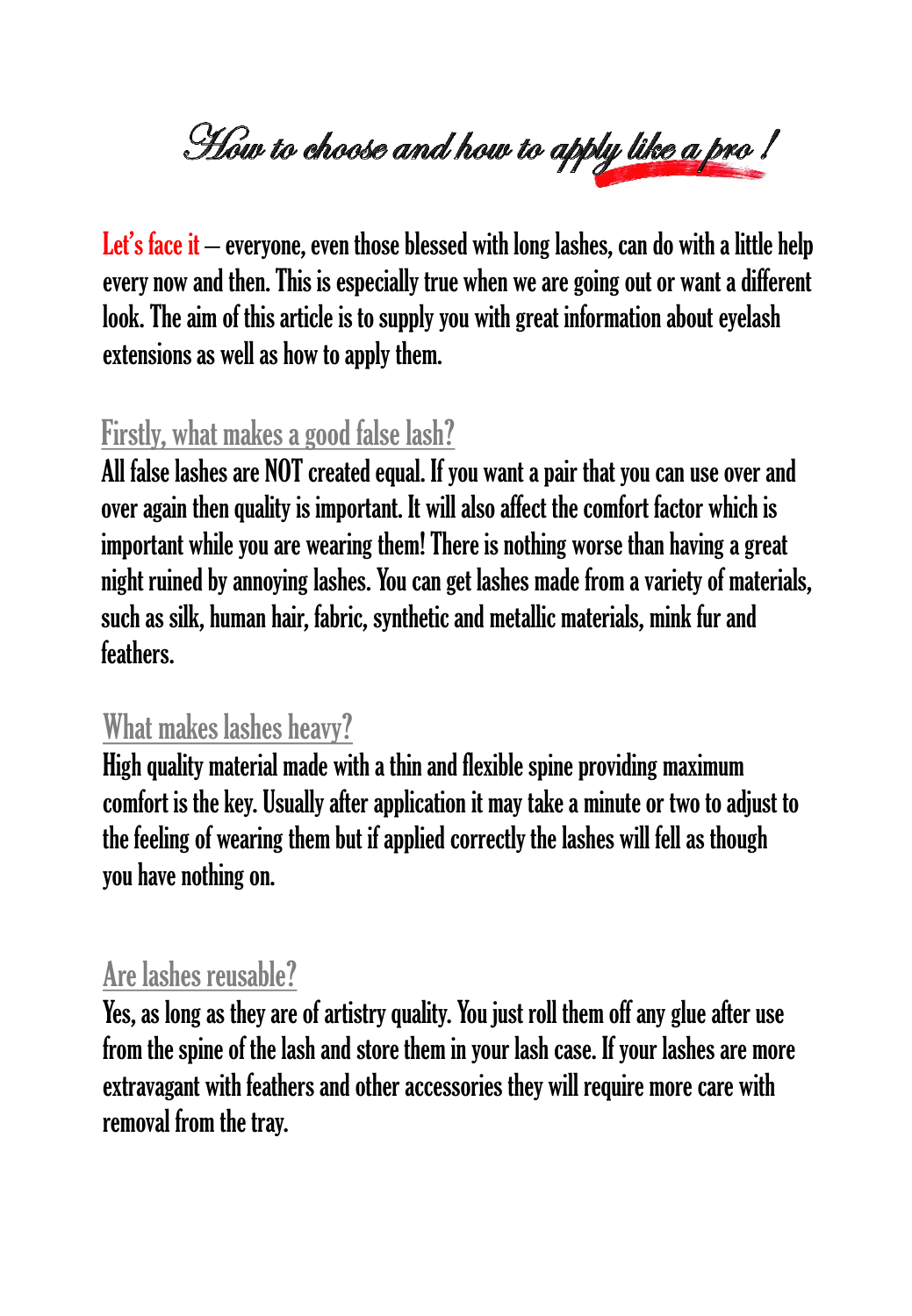#### How long can you wear the lashes for?

Good quality lashes can stay on for up to 24 hours – however do not sleep or shower with them on.



## Is the glue I use important?

Yes. It must be high quality rubber latex glue. Make sure the glue dries clear and leaves no residue. If you are a contact lens wearer, ensure the glue has no odour, is flexible and very comfortable to wear and remove.

#### How much glue do I use?

Less is more! Only a hairline thickness of glue applied along the inner spine is needed for perfect application. You might like to add an extra dab of glue at either end of the lash, as this is the place most likely to lift from the eye.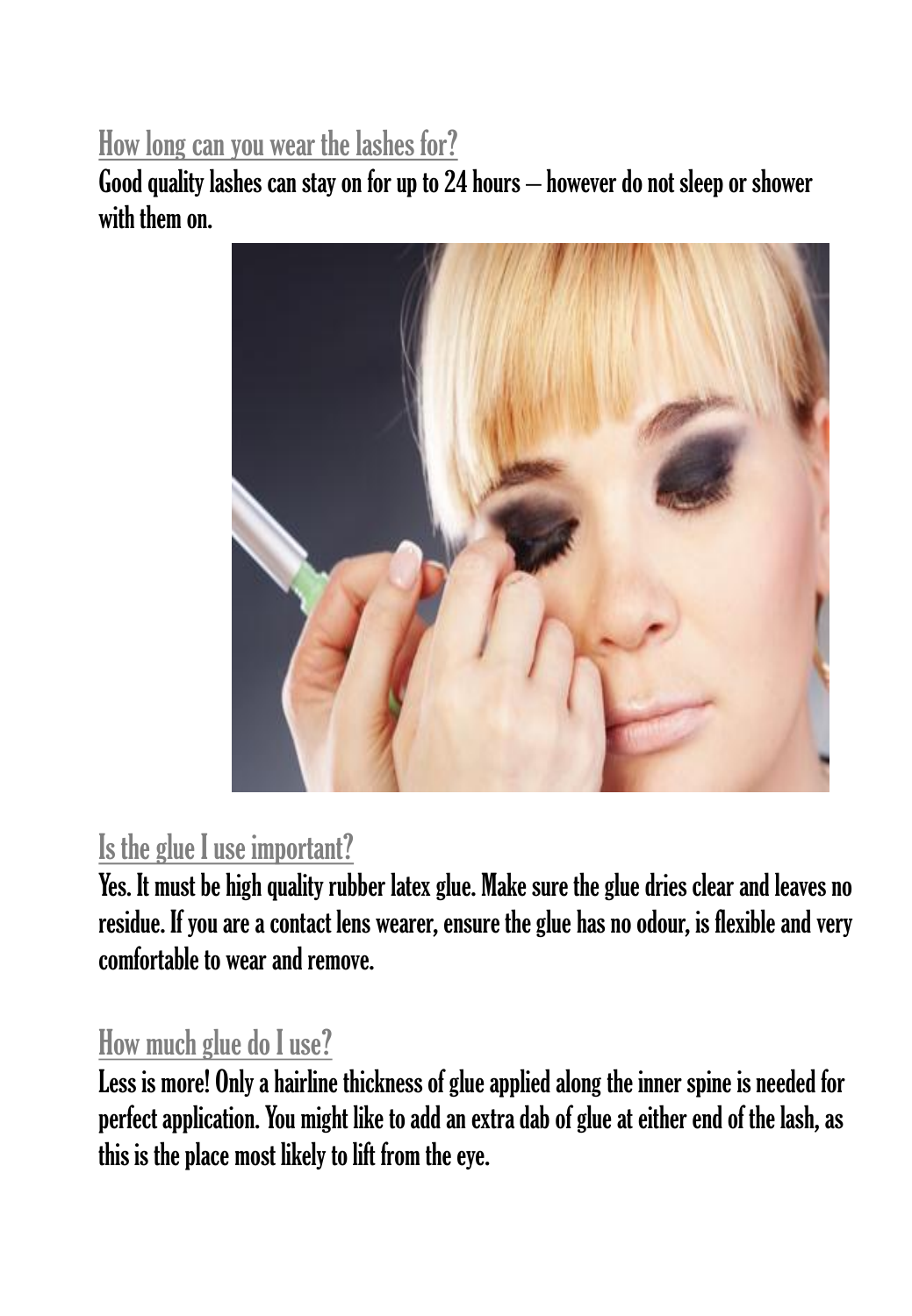# How long do you have to apply the lash after you have applied the glue to the spine of the lash?

You should wait 15-30 seconds after applying the line of the glue to the spine in order for the glue to become tacky. This will allow the lash to adhere to the lid with more ease.

#### Can you have a reaction to the glue?

No, however if you are allergic to rubber or latex, a patch test would be strongly recommended.

#### What should I do if the lash is applied incorrectly?

Remove the lash, roll off any residual glue from the spine and reapply.

#### When do you apply your makeup?

Apply foundation and eyeliner, than apply your lash. Eyeliner may then be touched up if needed.

## Does mascara affect the life of the lashes?

Yes. It is not recommended, however it is desirable to apply mascara to your own lashes before lash application. This helps your own lashes curl up and blend with the eye lashes.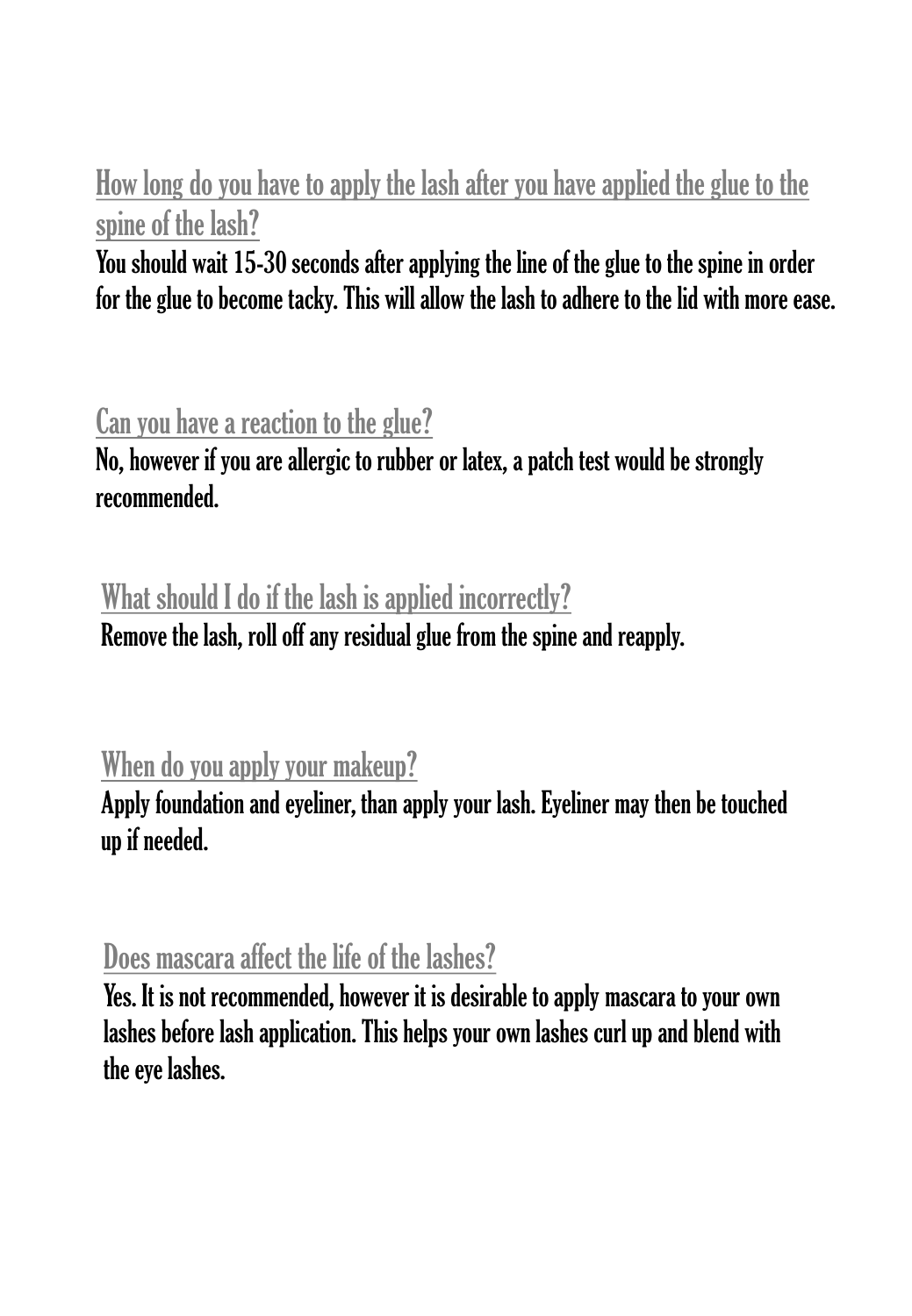## How to apply false lashes.

- 1. Always apply your makeup, eye shadow, liner and mascara to your own lashes first.
- 2. Apply a thin, hairline thickness of glue along the spine of the lash, wait 15 -30 seconds until glue goes tacky.
- 3. Slightly lift the eyelid from the eye brown, rest the spine of the lash in the groove (where the natural lash leaves the skin) and follow the line of the lid.

#### **Click here for tips how to beautifully** apply your false eye-lash in YouTube



- 4. Gently push the tip of the lash inwards to ensure complete adhesion.
- 5. Ensure the false lash sits neatly over the natural lash. Once the glue is dried and the lash is secure, gently push your own lashes into the false lashes to ensure a natural look.
- 6. Open the eye and remove any glue that may have spread between the top and the bottom lid. Remove any excess with eye shadow applicator or wet tip.
- 7. Then reapply eyeliner for a perfect finish.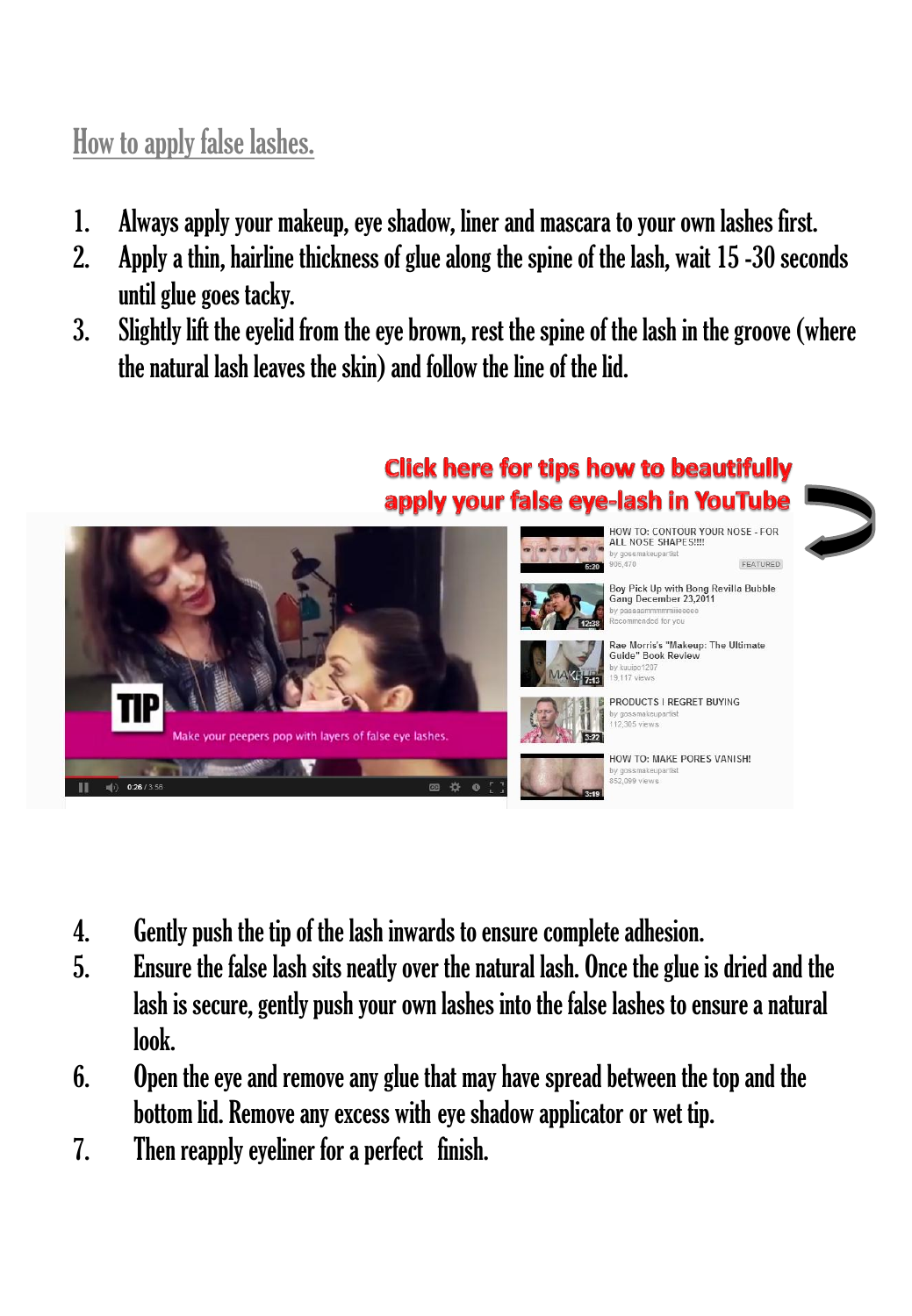





¾ Lash Brown/Blonde Lash



Coloured Lash Crystal Lash



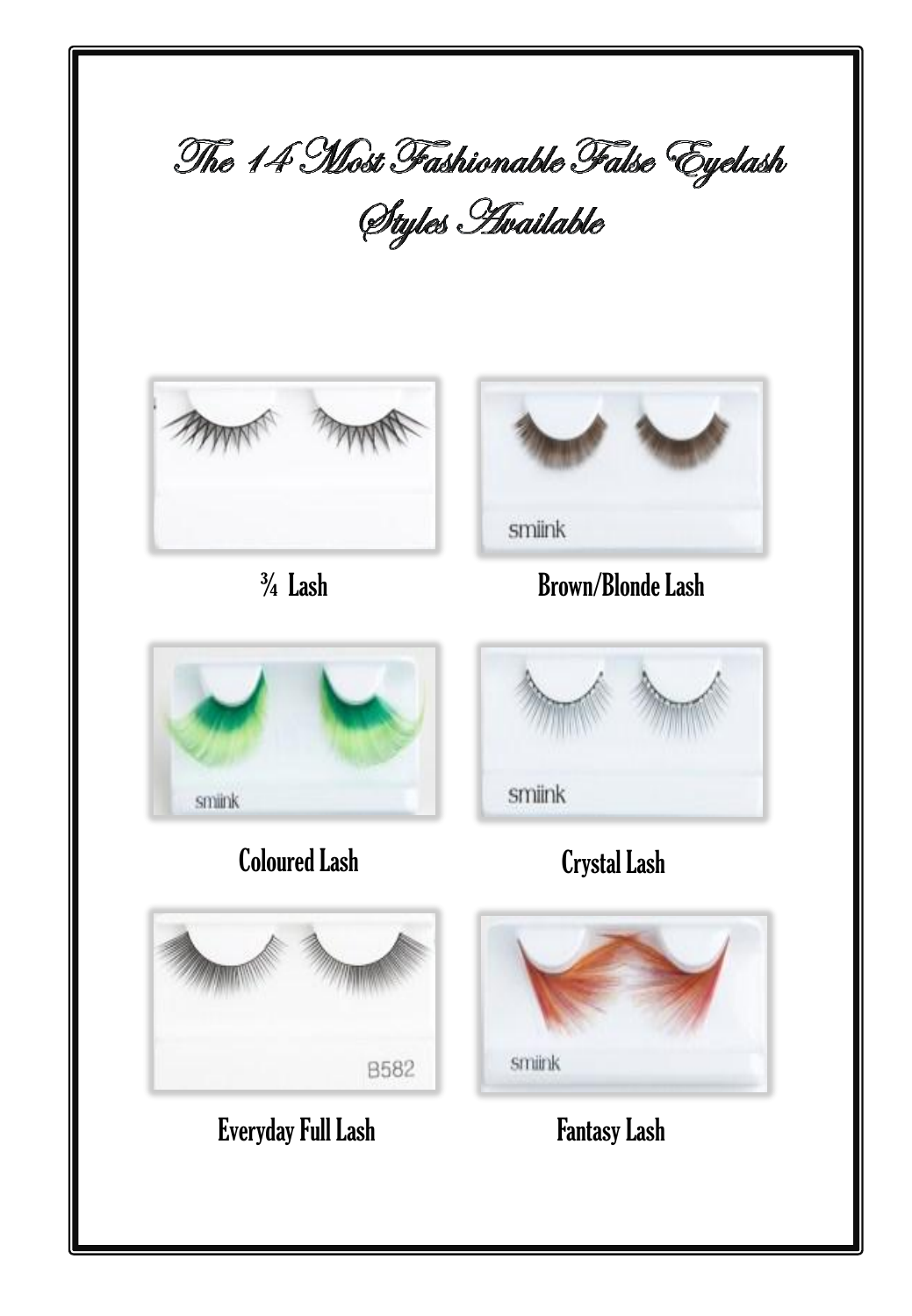